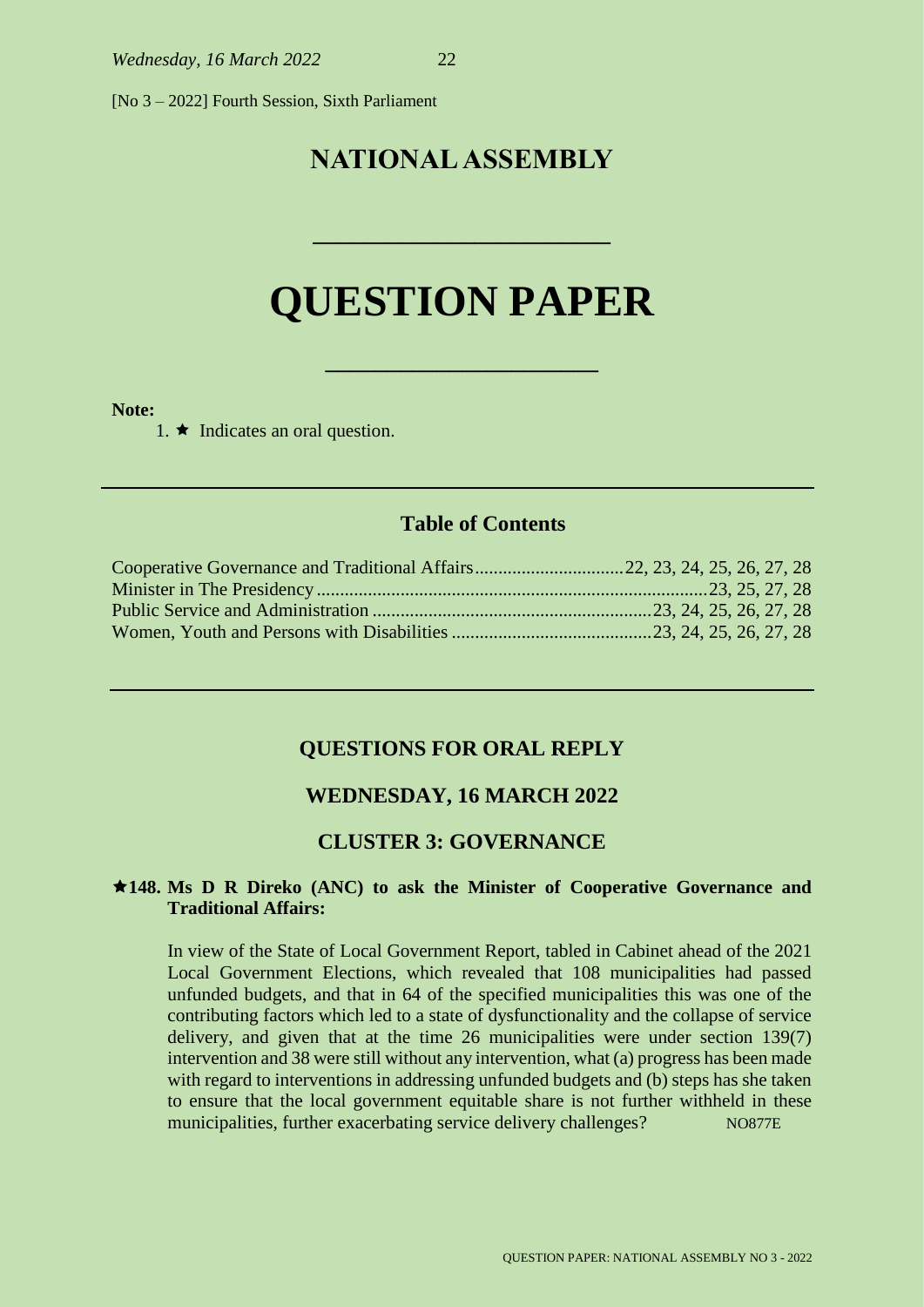## **145. Mr A M Shaik Emam (NFP) to ask the Minister of Cooperative Governance and Traditional Affairs:**

Whether she will ensure that local government structures establish a comprehensive central database of (a) all tenders and/or contracts awarded and (b) the names of the companies they were awarded to? NO874E

## **150. Ms A S Hlongo (ANC) to ask the Minister in The Presidency for Women, Youth and Persons with Disabilities:**

Given the current levels of unemployed youth, demands for strong co-ordination, cohesion of resources, programmes, training and development opportunities and broader skills development, how (a) is her Office assisting in monitoring the co-ordination of the multiple initiatives and (b) does her Office intend monitoring to improve the co-ordination of the specified initiatives, in order to extract the maximum impact of each programme and its intentions? NO879E

#### **160. Dr L A Schreiber (DA) to ask the Minister of Public Service and Administration:**

Whether she has found that the influence by the deployment committee of a certain political organisation (name furnished) on the appointment of persons in the Public Service undermines the vision of her department of establishing a professional, productive and responsive public service and administration in the Republic; if not, what is the position in this regard; if so, what are the relevant details? NO889E

## **173. Ms H O Mkhaliphi (EFF) to ask the Minister of Cooperative Governance and Traditional Affairs:**

In light of the fact that the Municipal Pension Fund (MPF) has been under curatorship since 2017 and The Board of Trustees were removed by court on the basis that they have misappropriated funds from the MPF, what (a) steps has she taken against those who misappropriated funds and (b) measures has she put in place to resolve the curatorship of the MPF to ensure that it is properly functioning again? NO903E

#### **152. Ms M T Kibi (ANC) to ask the Minister in The Presidency:**

- (1) Given that one of the major challenges over the years that departments and state entities across all three spheres of government have experienced has been the inability to conduct impact assessment for the resources they have been allocated, how is his Office assisting departments and entities in this regard;
- (2) whether the Government has a proper tool, with indicators, across all three spheres that can be applied to assist such impact assessments; if not, what is the position in this regard; if so, what are the relevant details? NO881E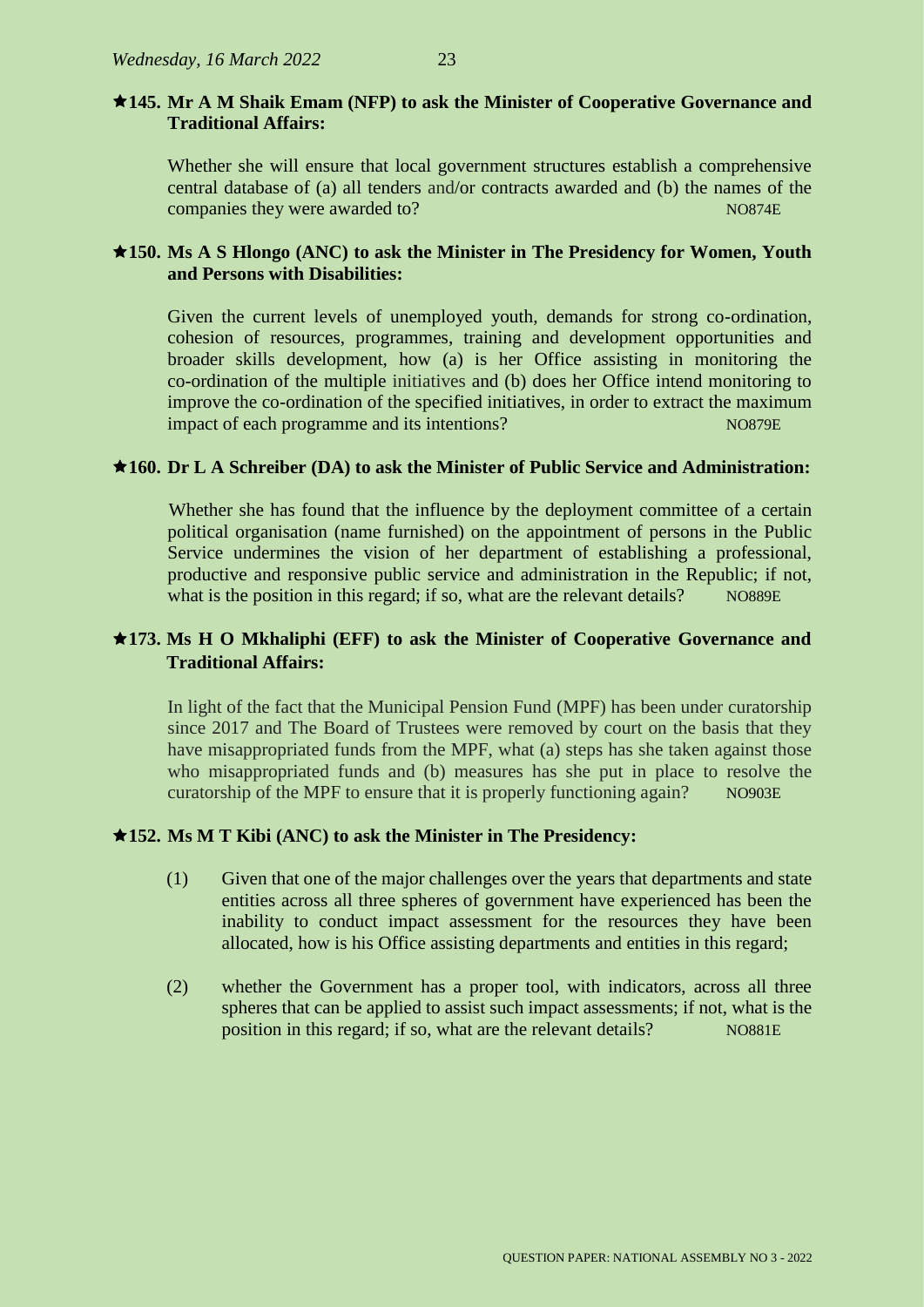## **144. Mr M G E Hendricks (Al Jamah-ah) to ask the Minister in The Presidency:**

Given that small media enterprises funded by the Media Development and Diversity Agency (MDDA) are of the view that they are still being sidelined by big businesses and government advertising agencies in terms of advertisements, what (a) active steps is he taking to oversee the MDDA and (b) measures does he have in place to ensure that all three government spheres' advertisements reach the small enterprises, as small community tabloids are struggling to survive due to a lack of advertising revenue? NO872E

#### **154. Ms M M Ntuli (ANC) to ask the Minister of Public Service and Administration:**

Whether she has found that the type of public service cadres that her department seeks to develop is withering away or she has found that her department is witnessing a resilient Public Service solving challenges and turning around the capability of the State to deliver at a higher level; if not, what is the position in this regard; if so, what are the relevant details? NO883E

## **147. Mr F D Xasa (ANC) to ask the Minister of Cooperative Governance and Traditional Affairs:**

Given that her department introduced a new policy in October 2021 as part of the remodelling of the Community Work Programme (CWP), which is aimed at addressing the challenges that have dampened the capacity of the CWP to create an employment security net and assist participants to acquire useful skills in order to access better employment opportunities, what has been the immediate impact of the specified policy since its implementation? NO876E

#### **163. Dr M M Gondwe (DA) to ask the Minister of Public Service and Administration:**

With reference to the finding of the Auditor-General that at least 5 812 public servants fraudulently applied and received the R350 Social Relief of Distress Grant, what (a) informed the decision to investigate only about 4% of the cases implicating around 242 public servants and (b) is the current status of the investigations? NO892E

## **172. Mr A Matumba (EFF) to ask the Minister of Cooperative Governance and Traditional Affairs:**

What (a) total amount do the eight metropolitan councils pay for outsourcing security guards per annum and (b) would be the difference in cost if the security guards were **insourced?** NO902E

## **151. Ms C M Phiri (ANC) to ask the Minister in The Presidency for Women, Youth and Persons with Disabilities:**

Given that part of the challenges reported in the roll-out of the implementation of the National Strategic Plan on Gender-based Violence and Femicide was government departments not incorporating the specified plan into their operations, thereby not using the departmental machinery as a vehicle to carry the plan, what steps has she taken to ensure that departments, particularly at local government level, incorporate the plan into departmental plans and conduct programmes aimed at communities? NO880E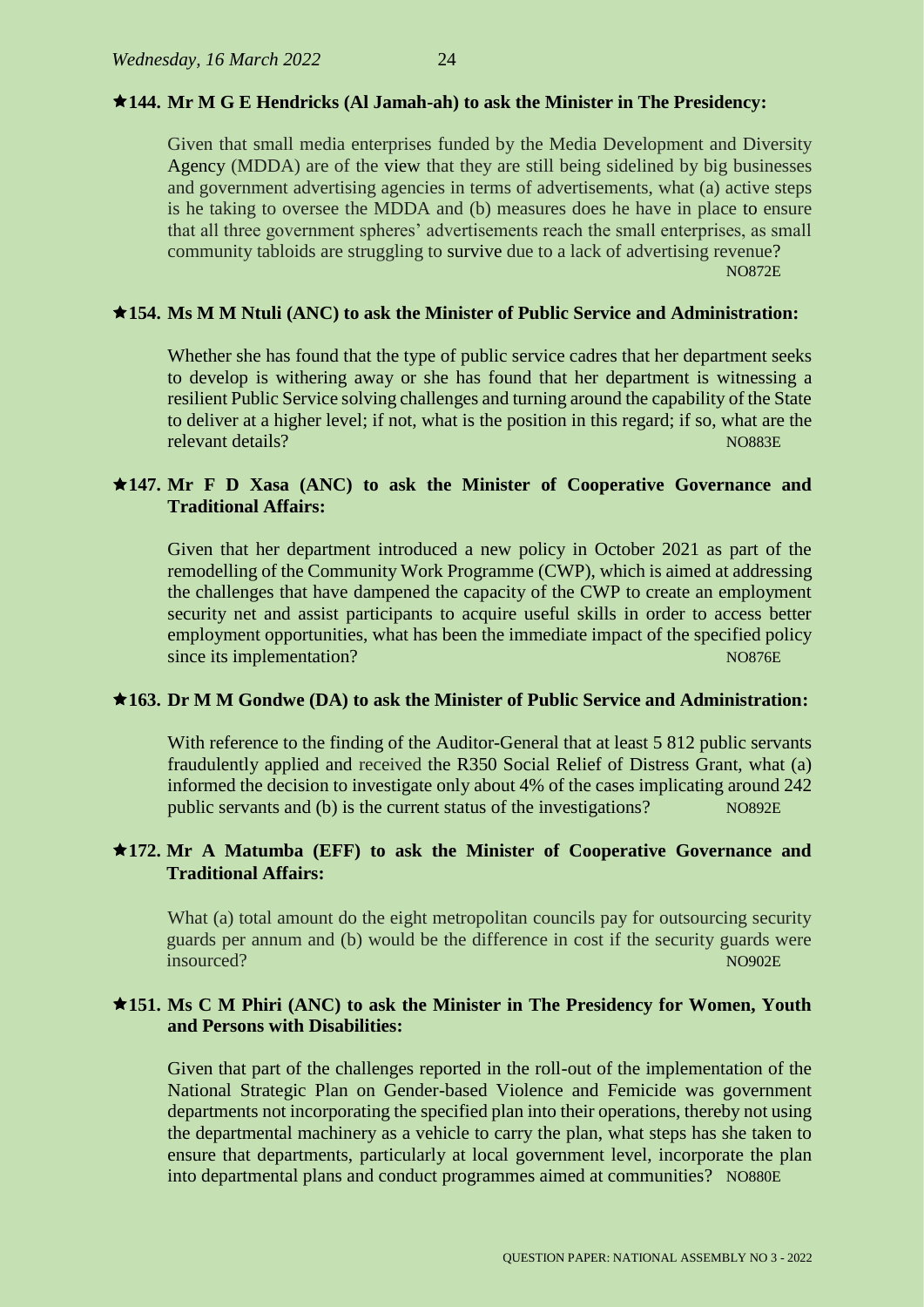## **170. Ms M D Hlengwa (IFP) to ask the Minister in The Presidency for Women, Youth and Persons with Disabilities:**

In view of the pronouncement by the President of the Republic, Mr M C Ramaphosa, during the State of the Nation Address on 10 February 2022 that emphasised that the Government will intensify the fight against gender-based violence and femicide this year through implementation of the National Strategic Plan on Gender-Based Violence and other measures to promote the empowerment of women, what (a) specific targets in respect of the National Strategic Plan have been set out to be accomplished in 2022 and (b) other specified measures was the President referring to in the State of the Nation Address? Note a contract that the contract of the contract of the contract of the contract of the contract of the contract of the contract of the contract of the contract of the contract of the contract of the contract of

## **155. Ms V P Malomane (ANC) to ask the Minister of Public Service and Administration:**

- (1) What are the fundamental challenges in filling vacant positions that exist in departments whilst the Republic experiences extremely high levels of unemployment;
- (2) whether she has found that the current departmental organograms are in terms of the identified posts that are addressing the key challenges of the mandates of departments; if not, what is the position in this regard; if so, what are the relevant details? NO884E

#### **161. Mr L Mphithi (DA) to ask the Minister in The Presidency for Women, Youth and Persons with Disabilities:**

Whether her department plays a role with regard to the implementation and/or monitoring of the Employment Tax Incentive to ensure that employers hire young work seekers; if not, what is the position in this regard; if so, what are the relevant details? NO890E

#### **153. Ms T Mgweba (ANC) to ask the Minister in The Presidency:**

- (1) Whether he has found that the Frontline Service Delivery Programme that monitors services and addresses various service delivery concerns at municipal level has achieved any improvement in service delivery in municipalities that his Office has monitored; if not, what is the position in this regard; if so,
- (2) how has the specified programme improved the quality of life for the communities? NO882E

## **146. Mr A M Shaik Emam (NFP) to ask the Minister in The Presidency for Women, Youth and Persons with Disabilities:**

In light of the fact that we are certainly losing the fight against gender-based violence in the Republic, what additional monitoring measures are being put in place by her Office that are aimed at preventing the rape, murder and/or abuse of women and youth? NO875E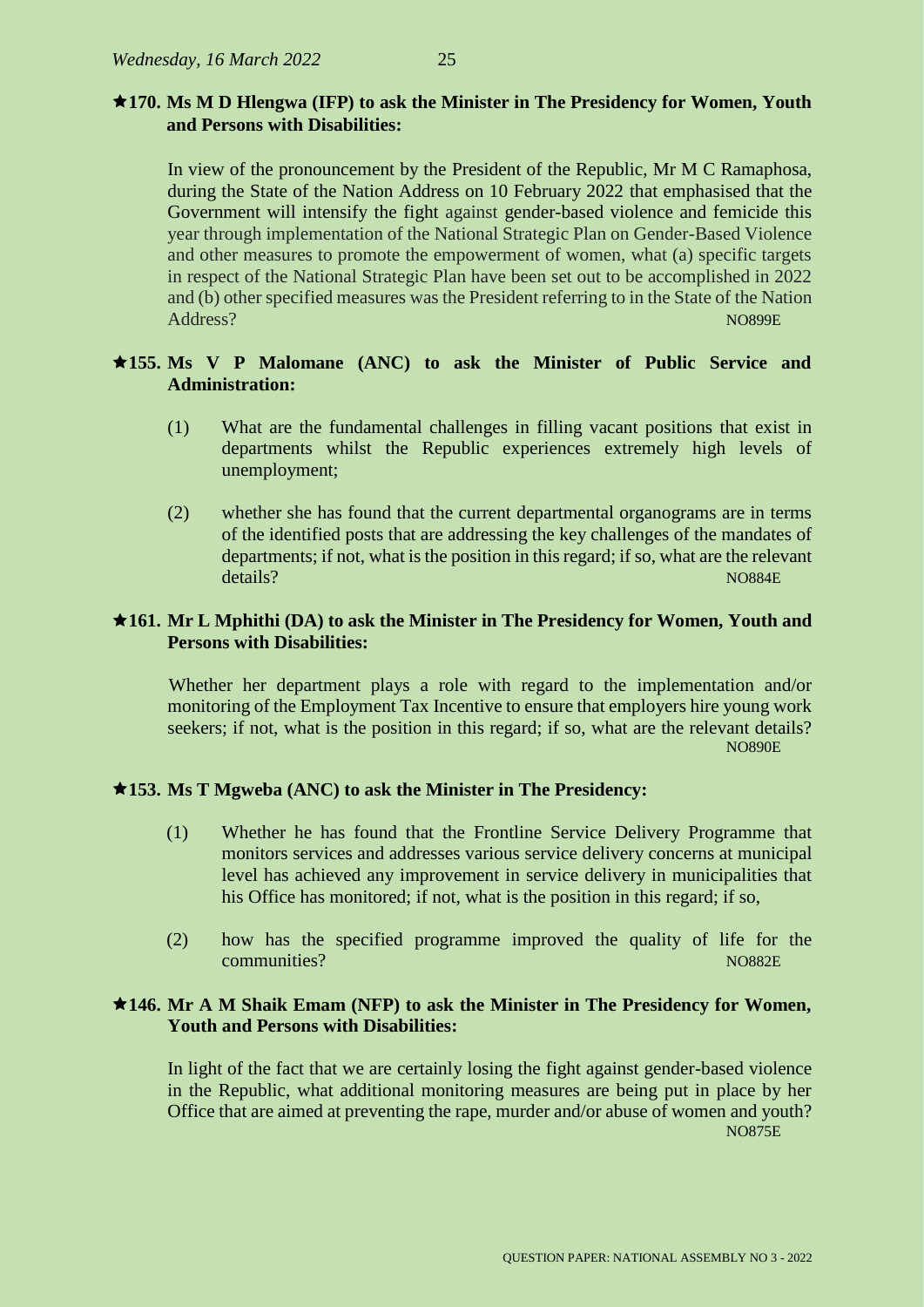## **149. Mr G G Mpumza (ANC) to ask the Minister of Cooperative Governance and Traditional Affairs:**

In view of the District Development Model (DDM) which has been piloted in three sites, and given that the Integrated Monitoring and Evaluation Framework has been developed to ensure the monitoring of the implementation of the DDM, the monitoring of the implementation of One Plans and the monitoring of the performance of municipalities, what (a) lessons have been drawn from the pilot sites on the effective implementation of the DDM and (b) has she found the impact of the DDM has been on local economic development in the specified municipalities? NO878E

## **157. Mr C Brink (DA) to ask the Minister of Cooperative Governance and Traditional Affairs:**

Whether the District Development Model intends to subordinate the policies, programmes and powers of local and provincial governments to those of the Government; if not, what is the position in this regard; if so, what are the relevant details? NO886E

## **178. Ms M S Khawula (EFF) to ask the Minister in The Presidency for Women, Youth and Persons with Disabilities:**

Whether, with reference to the third-quarter police crime statistics report which indicated that over 11 000 women were raped in the Republic between October and December 2021, her Office has established any working relationship with the SA Police Service to support victims of rape and sexual assault; if not, why not; if so, what are the further relevant details? NO909E

## **159. Dr L A Schreiber (DA) to ask the Minister of Public Service and Administration:**

With reference to the ruling by the Constitutional Court on 28 February 2022, which upheld an earlier ruling by the Labour Court that the R30,2 billion salary increase she awarded to public servants in 2018 was invalid, unlawful and violated sections 213 and 215 of the Constitution of the Republic of South Africa, 1996, (a) on what date did she meet with Labour to discuss the impact of the judgment on wage increases and (b) what are the relevant details of the discussions that took place at the meeting(s)?NO888E

## **176. Mrs C C S Motsepe (EFF) to ask the Minister of Public Service and Administration:**

In light of the recent Constitutional Court judgment, which declared the wage agreement that her department signed with public sector unions in 2018 as invalid and illegal, what (a) implications would this have on the integrity of the collective bargaining process and (b) steps is she taking to restore lost trust between the Public Service and its employees? No was a service and its employees?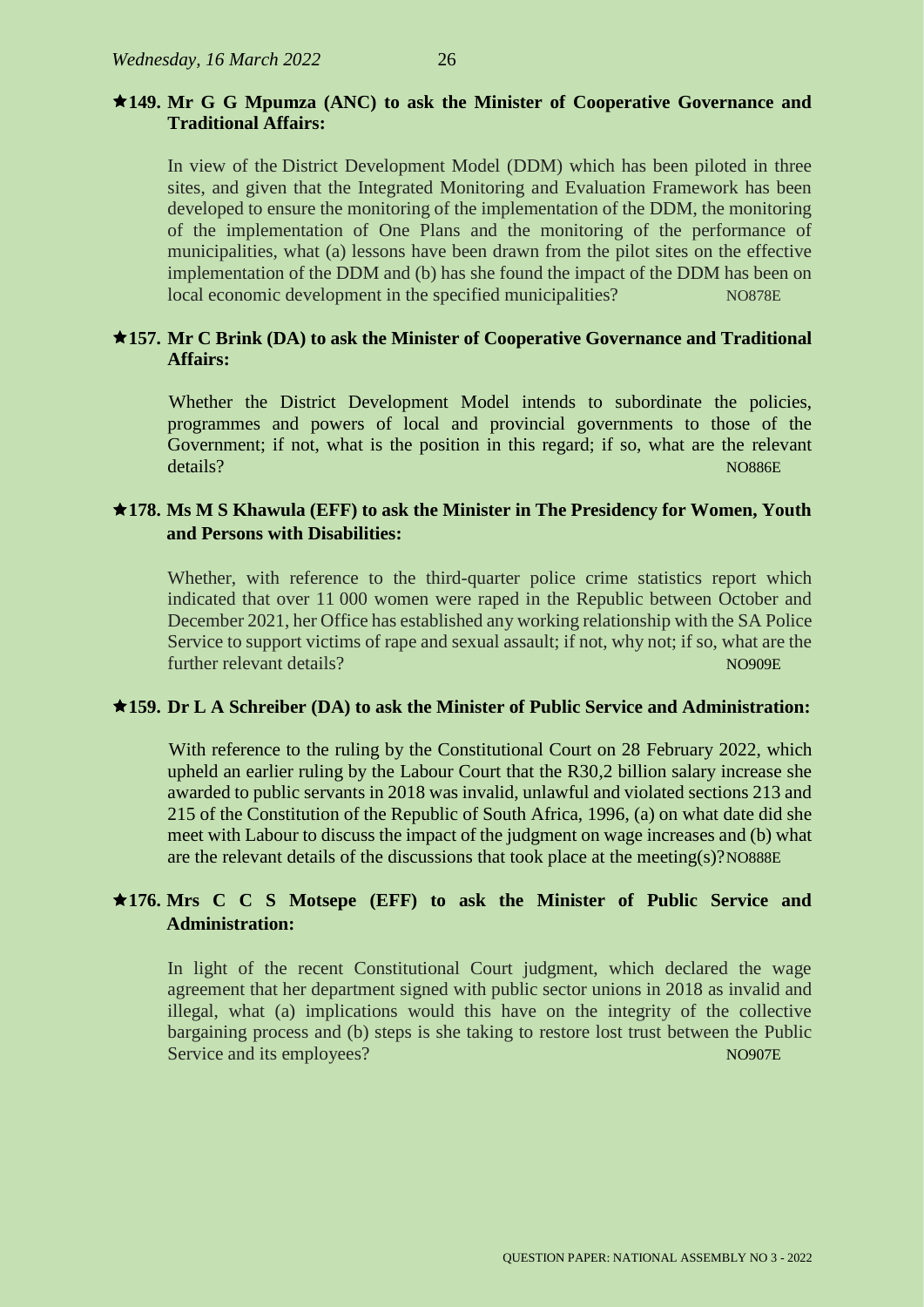## **171. Ms M D Hlengwa (IFP) to ask the Minister in The Presidency for Women, Youth and Persons with Disabilities:**

In view of the President's announcement in November 2018 regarding the development of a National Strategic Plan on Gender-Based Violence and Femicide (GBVF) following massive protests and outcry of government's failure to tackle GBVF, with one of the key commitments in terms of this strategic plan being the urgent establishment of the National Council on GBVF which is meant to be the multi-sectoral custodian of the strategic plan on GBV and following an inexcusable delay in establishing this vital council, what steps have since been taken by her Office to introduce the Bill and related matters as a matter of urgency in Parliament?

NO900E

#### **164. Dr M M Gondwe (DA) to ask the Minister of Public Service and Administration:**

(a) Which departments have conducted lifestyle audits for public servants since compulsory lifestyle audits were introduced on 1 April 2021 and (b) what are the details of the outcomes of the lifestyle audits conducted to date? NO893E

## **156. Mr C Brink (DA) to ask the Minister of Cooperative Governance and Traditional Affairs:**

What total number of former municipal officials are currently listed in the record of municipal officials who (a) were dismissed for misconduct and (b) resigned before disciplinary processes could be completed in terms of section 57A of the Local Government: Municipal Systems Act, Act 32 of 2000? NO885E

## **175. Ms R N Komane (EFF) to ask the Minister in The Presidency:**

What (a) was the nature of the logistical challenges that led to the extension of the census up to 20 March 2022 and (b) are the reasons that Statistics South Africa was not prepared for the challenges? NO906E

## **158. Ms E R J Spies (DA) to ask the Minister of Cooperative Governance and Traditional Affairs:**

Whether her department intends to put plans in place to address the municipal skills shortages, especially relating to the administration of municipality finances, as was highlighted by the Auditor-General, Ms T Maluleke, in the report on the local government audit outcomes for the 2019-20 municipal financial year; if not, why not; if so, what are the relevant details? No have a set of the relevant details and the relevant details and the non-

## **179. Ms N P Sonti (EFF) to ask the Minister in The Presidency for Women, Youth and Persons with Disabilities:**

Whether she has ever had an engagement with the widows of the mineworkers who were murdered in Marikana to find out if they are coping and/or to lend them support; if not, why not; if so, what kind of support has she provided to the widows?

NO910E